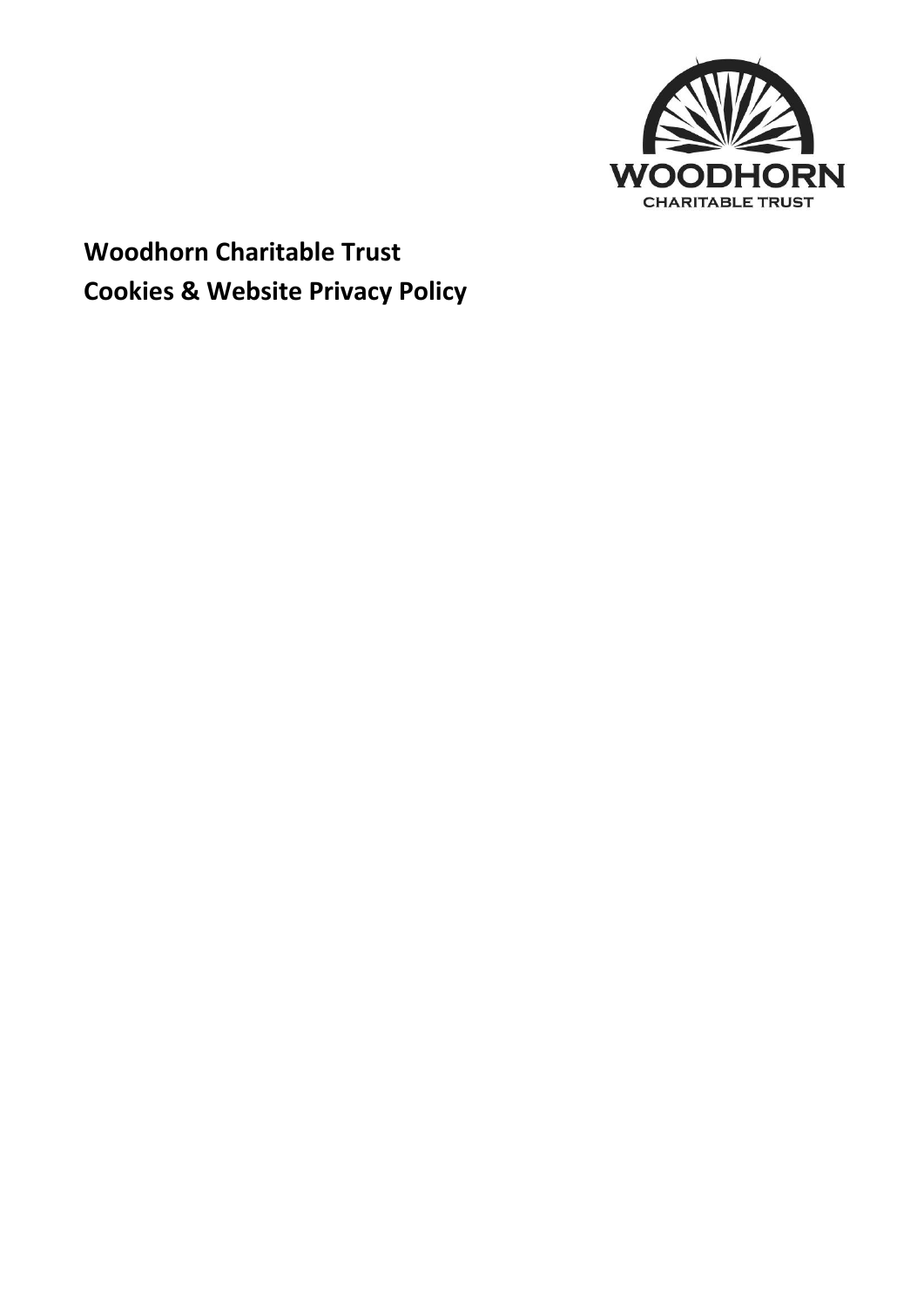

# **Contents**

| 1.  |  |
|-----|--|
| 2.  |  |
| 3.  |  |
| 4.  |  |
| 5.  |  |
| 6.  |  |
| 7.  |  |
| 8.  |  |
| 9.  |  |
| 10. |  |
| 11. |  |
| 12. |  |
| 13. |  |
| 14. |  |
|     |  |
|     |  |
|     |  |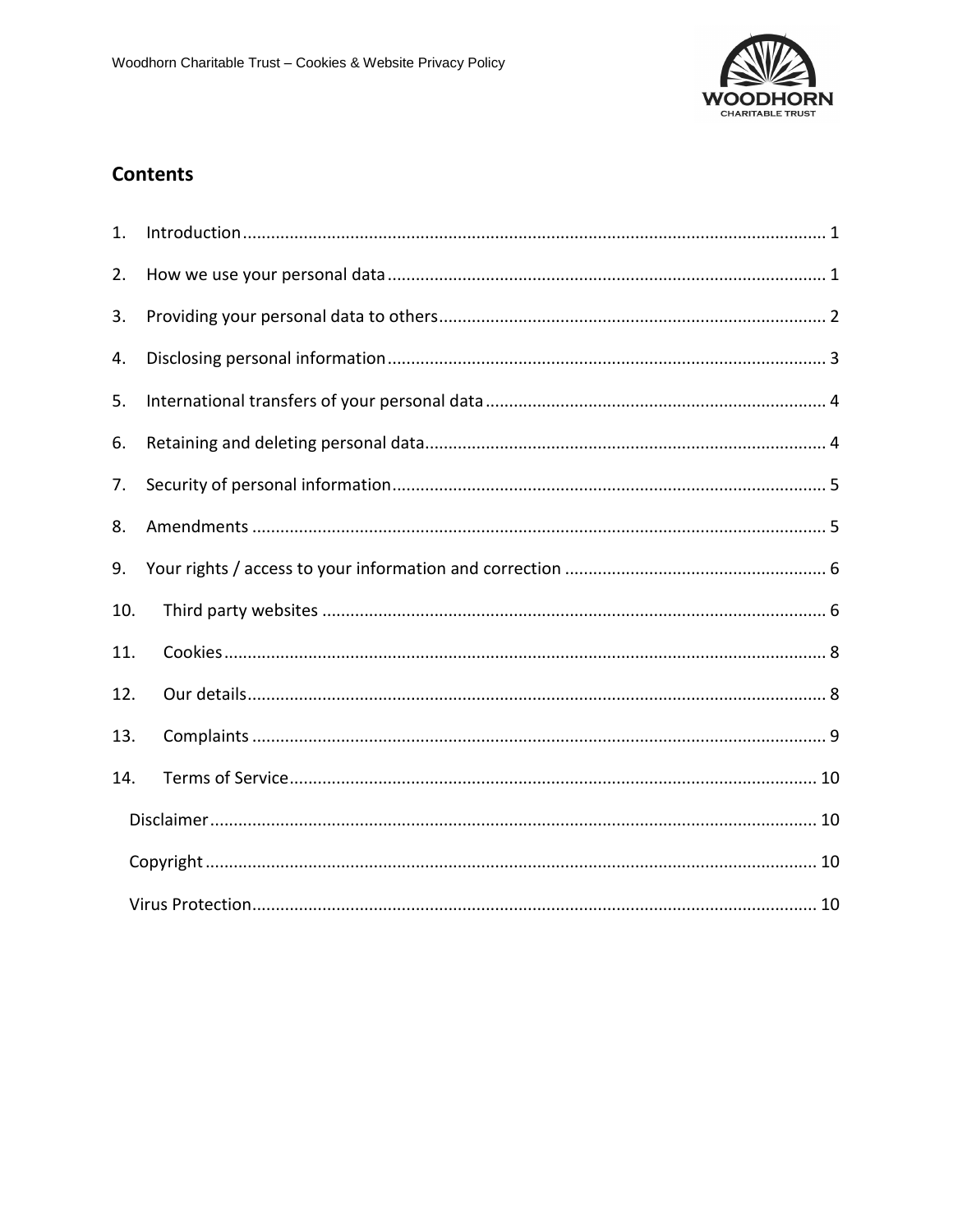

# <span id="page-2-0"></span>**1. Introduction**

- 1.1 We (**Woodhorn Charitable Trust**) are committed to safeguarding the privacy of our website visitors. This policy explains how we treat the personal information we collect about the people who visit our website, how we use it, the conditions under which we may disclose it to others and how we keep it secure.
	- a) The public facing brand of Woodhorn Charitable Trust is **Museums Northumberland**.
	- b) Woodhorn Charitable Trust manages the **Creative People & Places National Network** on behalf of Arts Council England
- 1.2 We may change this policy from time to time so please check this page occasionally to ensure you're happy with any changes that are made.
- 1.3 By using our websites you are agreeing to be bound by this policy.
- 1.4 This Cookies & Website Privacy Policy was updated on **6 th June 2018**.
- 1.5 Any questions regarding this policy or how we handle your personal information should be sent via email to [privacy@](mailto:dtate@woodhorn.org.uk)woodhorn.org.uk or by writing to us at Woodhorn Charitable Trust, Woodhorn Museum, QEII Country Park, Ashington, Northumberland NE63 9YF.

### <span id="page-2-1"></span>**2. How we use your personal data**

- 2.1 We may collect, store and use the following kinds of personal information:
	- a) information about your computer and about your visits to and use of this website (including your IP address, geographical location, browser type and version, operating system, referral source, length of visit, page views and website navigation paths);
	- b) information that you provide to us for the purpose of subscribing to our email notifications and/or newsletters (including your name and email address);
	- c) information that you provide to us when using the services on our website, or that is generated in the course of the use of those services (including the timing, frequency and pattern of service use);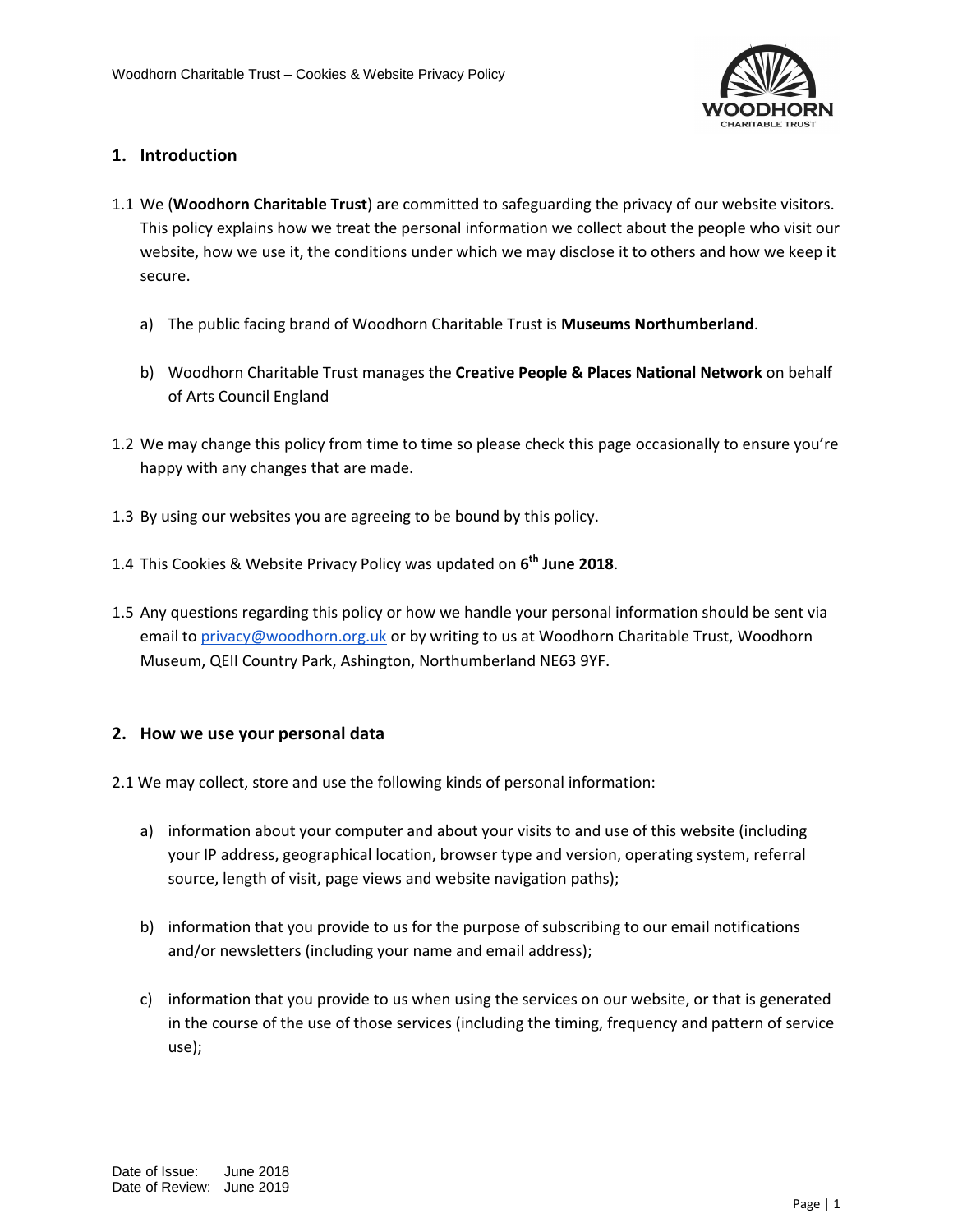

- d) information relating to any purchases you make including tickets, memberships or merchandise or any other transactions that you enter into through our website (including your name, address, telephone number, email address);
- e) information relating to monetary donations you make to us through our website, including your name, address, telephone number, email address;
- f) information that you provide to us in the course of donating an object or objects to us, for example, so that we can contact you in relation to your object donation enquiry we will collect, store and use personal information including your name, address, telephone number and email address;
- g) any other personal information that you choose to send to us.

2.2 If you are under 18 years of age, please make sure that you obtain your parent / guardian's permission beforehand whenever you provide personal information to any of our websites or social media platforms. Users without this consent are not allowed to provide us with personal information.

## <span id="page-3-0"></span>**3. Providing your personal data to others**

3.1 We may disclose your personal data to:

- a) MailChimp in order to send you our email newsletter about **Woodhorn Charitable Trust's**  exhibitions, events, activities opportunities.
- b) Google Analytics who may record IP addresses in the course of providing web services to **Woodhorn Charitable Trust**.
- 3.2 We may use your personal information to:
	- a) administer our website and business;
	- b) enable your use of the services available on our website;
- 3.3 If you specifically agree we may use your personal information to:
	- a) send you our email newsletter
	- b) deal with enquiries and complaints made by or about you relating to our website;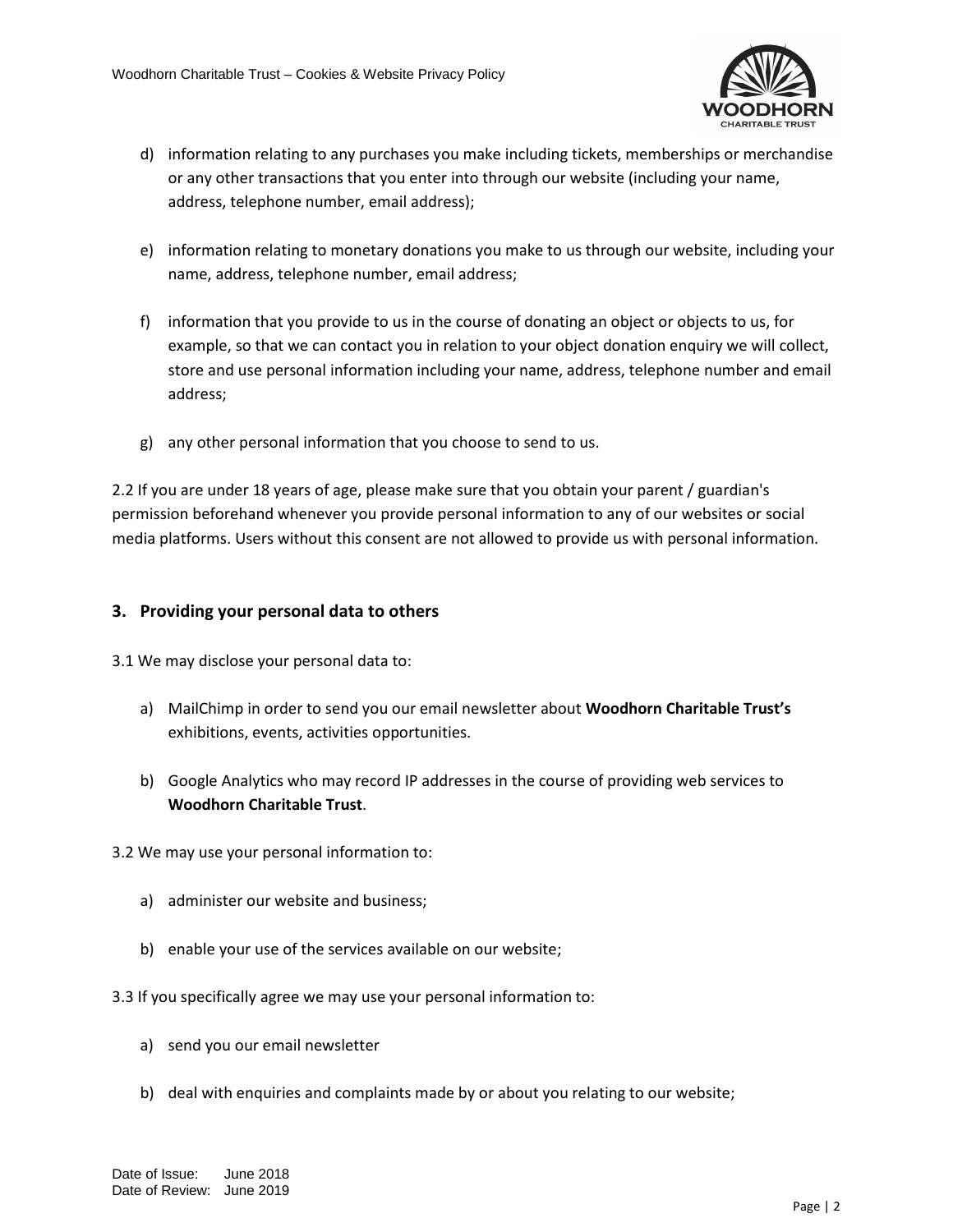

- c) keep our website secure and prevent fraud;
- d) verify compliance with the terms and conditions governing the use of our website;
- e) Your data may also be available to Google Analytics to enable us and them to carry out analysis and research on demographics, interests and behaviour of our users and supporters to help us gain a better understanding of them to enable us to improve our services.

3.4 If you submit personal information for publication on our website, we will publish and otherwise use that information in accordance with the license you grant to us.

3.5 We will not, without your express consent, supply your personal information to any third party.

3.6 From time to time, we may use anonymous data, which does not identify you alone, or when combined with data from other sources. This type of data may include visitor comments, quotes from an exhibition, completion of a research survey, analytics about use of our website or online cookies. Anonymous data may be shared with other parties including:

- a) Our funders and stakeholders for reporting purposes including audience engagement. Such organisations include Arts Council England, The Audience Agency and Northumberland County Council;
- b) Google Analytics to enable us and them to carry out analysis and research on demographics, interests and behaviour of our users and supporters to help us gain a better understanding of them to enable us to improve our services;
- c) The Audience Agency to enable us and them to carry out analysis and research on demographics, interests and behaviours of those who take part in an Audience Finder survey when visiting one of our Museums. The anonymous information helps us to gain a better understanding of our visitors and audience so that we can improve services.

### <span id="page-4-0"></span>**4. Disclosing personal information**

4.1 We may disclose your personal information to any of our employees, officers, insurers, professional advisers, agents, suppliers (including specifically the host of our Museum websites, **Siteground Hosting Ltd**, **SIS Ltd** and **Faelix Limited**, or other subcontractors insofar as reasonably necessary for the purposes set out in this policy) for the purposes of administering our website and business and enabling your use of the services available on our website.

4.2 We may disclose your personal information: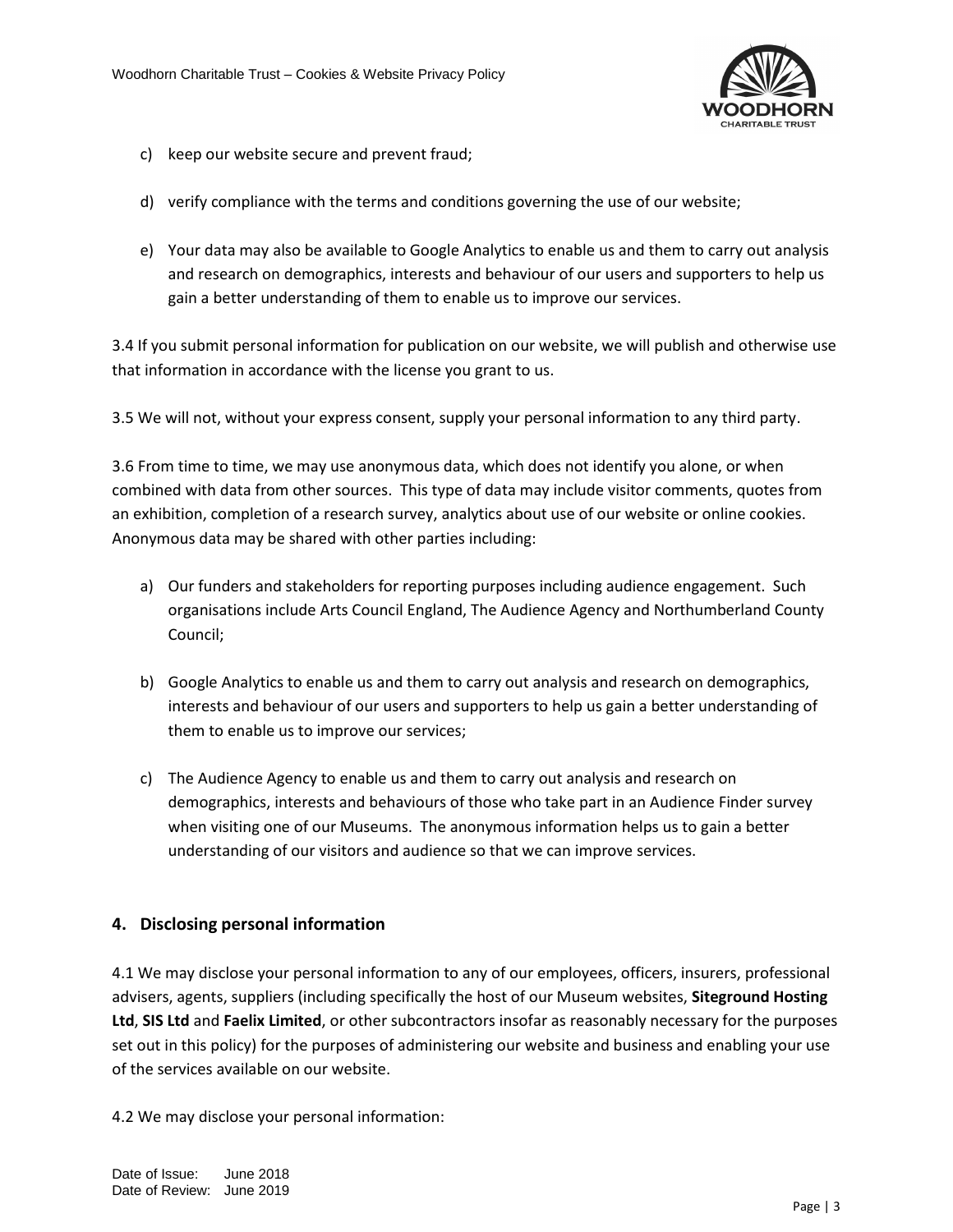

- a) to the extent that we are required to do so by law;
- b) in connection with any ongoing or prospective legal proceedings;
- c) in order to establish, exercise or defend our legal rights (including providing information to others for the purposes of fraud prevention and reducing credit risk);
- d) to any person who we reasonably believe may apply to a court or other competent authority for disclosure of that personal information where, in our reasonable opinion, such court or authority would be reasonably likely to order disclosure of that personal information.
- 4.3 Except as provided in this policy, we will not provide your personal information to third parties.

# <span id="page-5-0"></span>**5. International transfers of your personal data**

5.1 Our web host **Siteground Hosting Ltd**, our e-marketing service **Mailchimp** and our e-ticketing service **Eventbrite** are all signed up to the E.U.- U.S Privacy Shield Frameworks. More information on these can be found here[: https://www.privacyshield.gov/welcome](https://www.privacyshield.gov/welcome)

5.2 Personal information that you publish on our website or submit for publication on our website may be available, via the internet, around the world. We cannot prevent the use or misuse of such information by others.

5.3 You expressly agree to the transfers of personal information described in this Section 5.

### <span id="page-5-1"></span>**6. Retaining and deleting personal data**

6.1 This Section sets out our data retention policies and procedure, which are designed to help ensure that we comply with our legal obligations in relation to the retention and deletion of personal data.

6.2 Personal data that we process for any purpose or purposes shall not be kept for longer than is necessary for that purpose or those purposes.

6.3 We will retain your personal data as follows:

a) Names and email addresses for the purpose of sending out e-newsletters to which you have subscribed.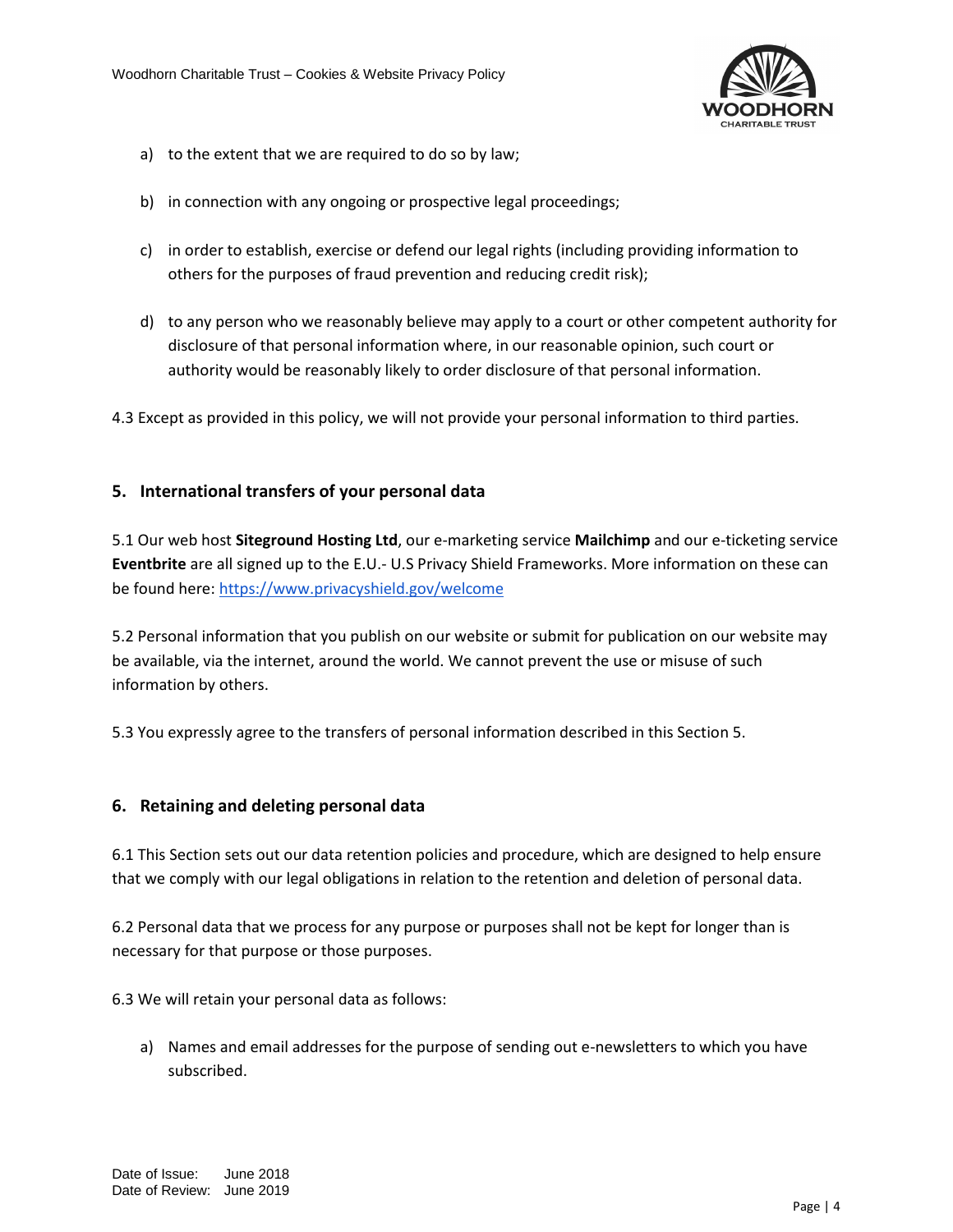

6.4 Notwithstanding the other provisions of this Section 6, we may retain your personal data where such retention is necessary for compliance with a legal obligation to which we are subject, or in order to protect your vital interests or the vital interests of another natural person.

6.5 Requests to delete personal data will be subject to any applicable legal and ethical reporting or document filing or retention obligations imposed on us.

- a) You can unsubscribe from the Museums Northumberland and/or Creative People & Places Network mailing lists at any time using the 'unsubscribe' link at the bottom of each email newsletter. Unsubscribing deletes your data from our system.
- b) You can also email us with an instruction to delete your data; emails must be sent to: [privacy@woodhorn.org.uk](mailto:privacy@woodhorn.org.uk)

# <span id="page-6-0"></span>**7. Security of personal information**

7.1 We will take reasonable technical and organisational precautions to prevent the loss, misuse or alteration of your personal information.

7.2 We will store all the personal information you provide on our, and where applicable our supplier's, secure (password- and firewall-protected) servers. This may include data storage services provided in the Cloud.

7.3 You acknowledge that the transmission of information over the internet is inherently insecure, and we cannot guarantee the security of data sent over the internet.

# <span id="page-6-1"></span>**8. Amendments**

8.1 We may update this policy from time to time by publishing a new version on our website.

8.2 You should check this page occasionally to ensure you are happy with any changes to this policy.

8.3 We may notify you of changes to this policy by email.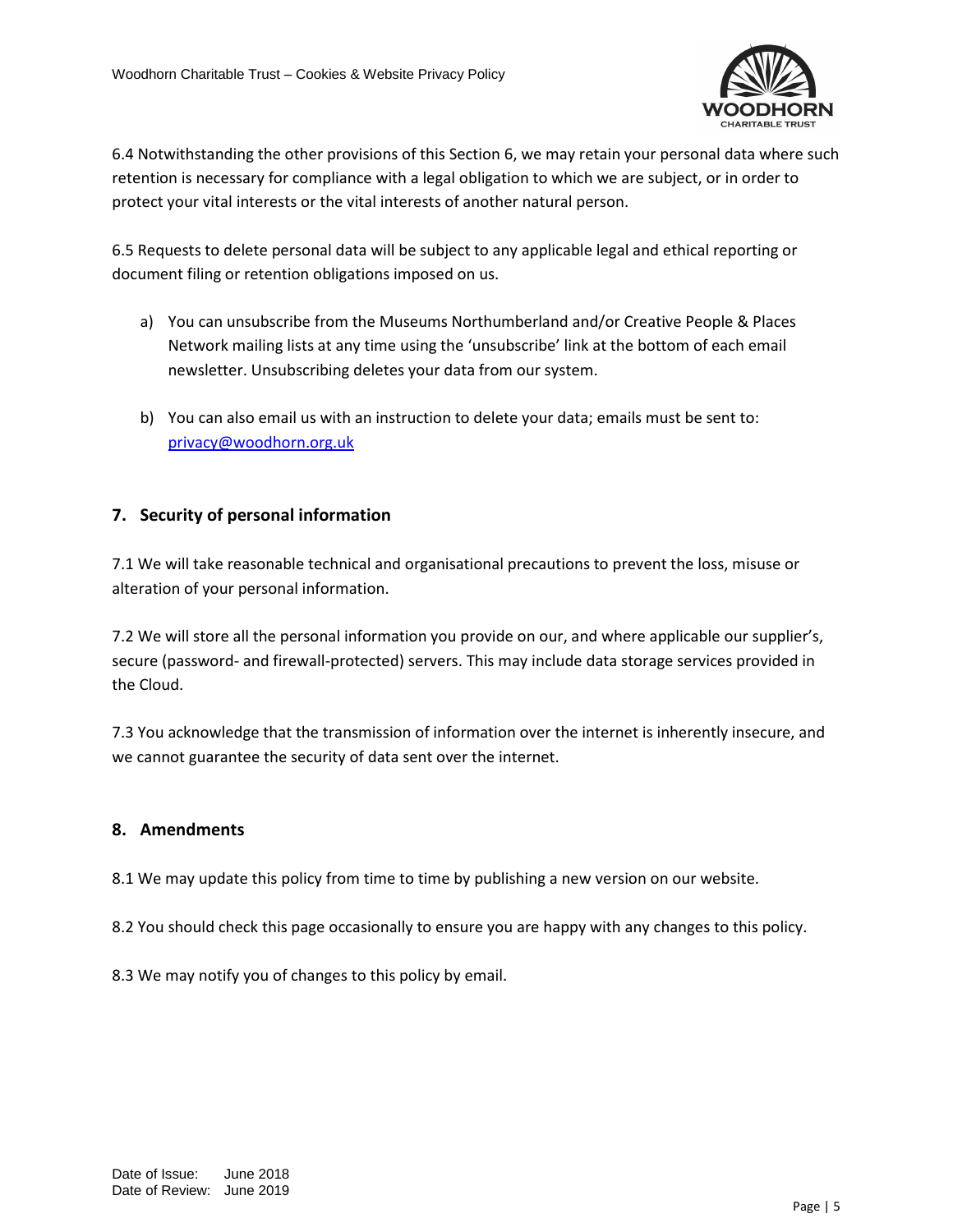

# <span id="page-7-0"></span>**9. Your rights / access to your information and correction**

9.1 You have the right to request a copy of the information that we hold about you. If you would like a copy of some or all of your personal information, please emai[l privacy@](mailto:dtate@woodhorn.org.uk)woodhorn.org.uk or write to us at Woodhorn Charitable Trust, QEII Country Park, Ashington, Northumberland NE63 9YF

The provision of such information will be subject to:

a) to the supply of appropriate evidence of your identity (for this purpose, we will usually accept a photocopy of your passport certified by a solicitor or bank plus an original copy of a utility bill showing your current address);

9.2 We may withhold personal information that you request to the extent permitted by law.

9.3 You may instruct us at any time not to process your personal information for marketing purposes (our newsletter and other email communications.)

9.4 In practice, you will usually either expressly agree in advance to our use of your personal information for marketing purposes, or we will provide you with an opportunity to opt out of the use of your personal information for marketing purposes.

9.5 Please let us know if the personal information that we hold about you needs to be corrected or updated.

### <span id="page-7-1"></span>**10. Third party websites**

10.1 Our website includes hyperlinks to, and details of, third party websites.

10.2 We have no control over, and are not responsible for, the privacy policies and practices of third parties.

10.3 This privacy policy only governs our website and we are not responsible for the privacy policies that govern third party websites even where we have provided links to them. If you use any link on our website we recommend you read the privacy policy of that website before sharing any personal or financial data.

10.4 We operate a number of social media pages for our Museums including **Facebook**, **Twitter** and **Instagram**. Although this policy covers how we will use any data collected from those pages, it does not cover how the providers of social media websites will use your information. Please ensure you read the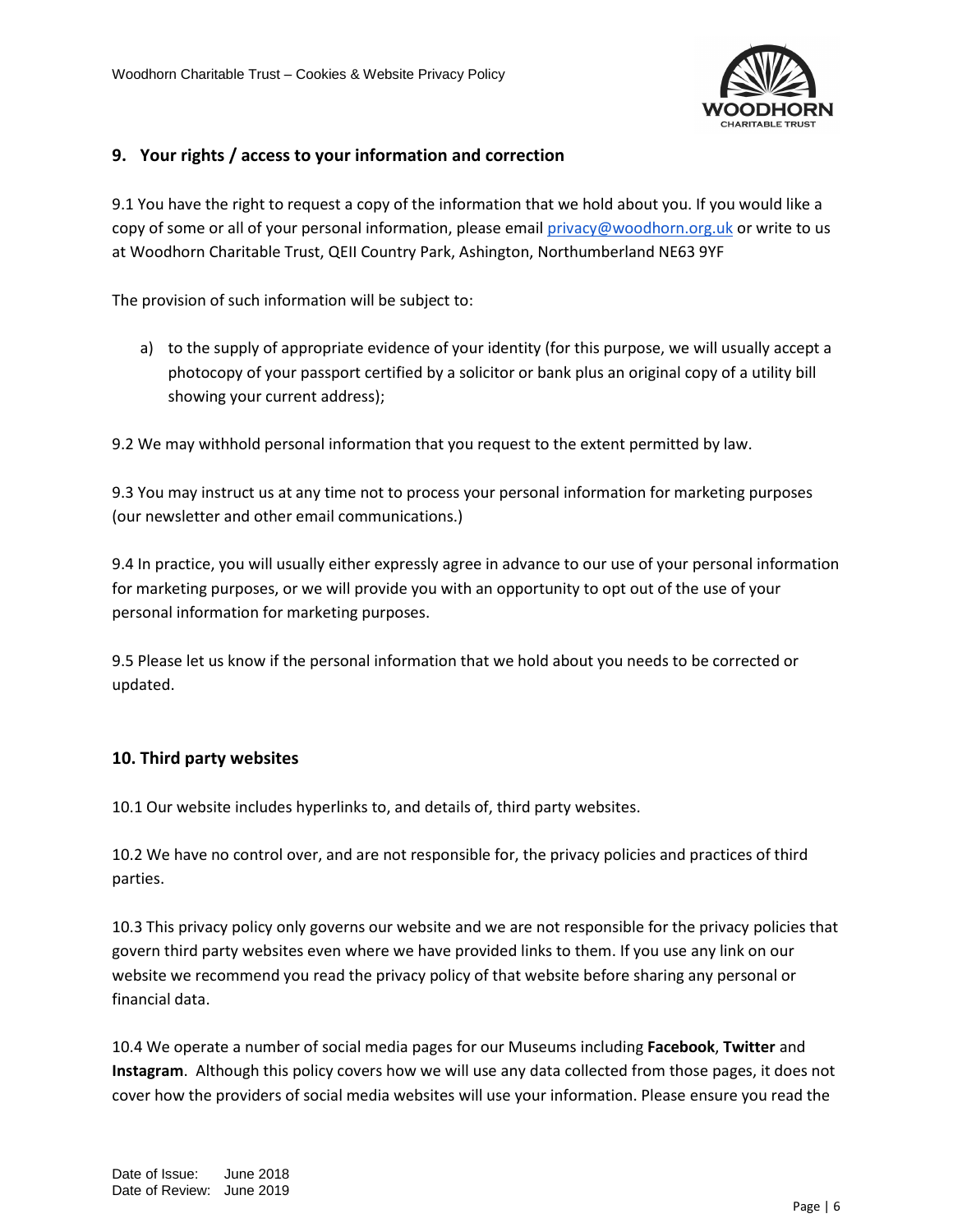

privacy policy of the social media website before sharing data and make use of the privacy settings and reporting mechanisms to control how your data is used:

- a) **Facebook** is one of the social media platforms that we use. Their privacy policy can be read here <https://www.facebook.com/privacy/explanation>
- b) **Twitter** is one of the social media platforms that we use. Their privacy policy can be read here <https://twitter.com/en/privacy>
- c) Instagram is one of the social media platforms that we use. Their privacy policy can be read here<https://help.instagram.com/155833707900388>

10.5 The Creative People & Places Network operates a number of social media pages including **LinkedIn, Twitter**, **YouTube** and **Twitter**. Although this policy covers how we will use any data collected from those pages, it does not cover how the providers of social media websites will use your information. Please ensure you read the privacy policy of the social media website before sharing data and make use of the privacy settings and reporting mechanisms to control how your data is used:

- a) The privacy policy of **LinkedIn** can be read here [https://www.linkedin.com/legal/privacy](https://www.linkedin.com/legal/privacy-policy?trk=organization-guest_footer-privacy-policy)[policy?trk=organization-guest\\_footer-privacy-policy](https://www.linkedin.com/legal/privacy-policy?trk=organization-guest_footer-privacy-policy)
- b) The privacy policy of **Twitter** can be read her[e https://twitter.com/en/privacy](https://twitter.com/en/privacy)
- c) The privacy policy of **YouTube** can be read her[e https://help.instagram.com/155833707900388](https://help.instagram.com/155833707900388)
- d) The privacy policy of **Vimeo** can be read here [https://vimeo.com/privacy#cookies](http://vimeo.com/privacy#cookies)

10.6 Our websites use technology such as application programme interfaces (APIs) and embedding codes that enable limited quantities of user generated content from social media platforms including those mentioned under 10.4 and 10.5 above to display social media feeds on our website. This may include content generated by us or you such as comments, quotes, posts and mentions of us to share with our other online visitors. Such technology will pull through the social media information you have made publicly available. More information about how your public social media profile information is made available by social media platforms can be found in their privacy policies as mentioned under 10.4 and 10.5.

10.7 We operate a free public access Wi-Fi service at some of our Museum venues. Although this policy covers how we will use any data collected from your use of this service, it does not cover how the providers of the public access Wi-Fi network (**Konnectifi**) will use your information. Please ensure you read the privacy policy of Konnectifi before registering for use of the public access Wi-Fi service and make use of the privacy settings to control how your data is used.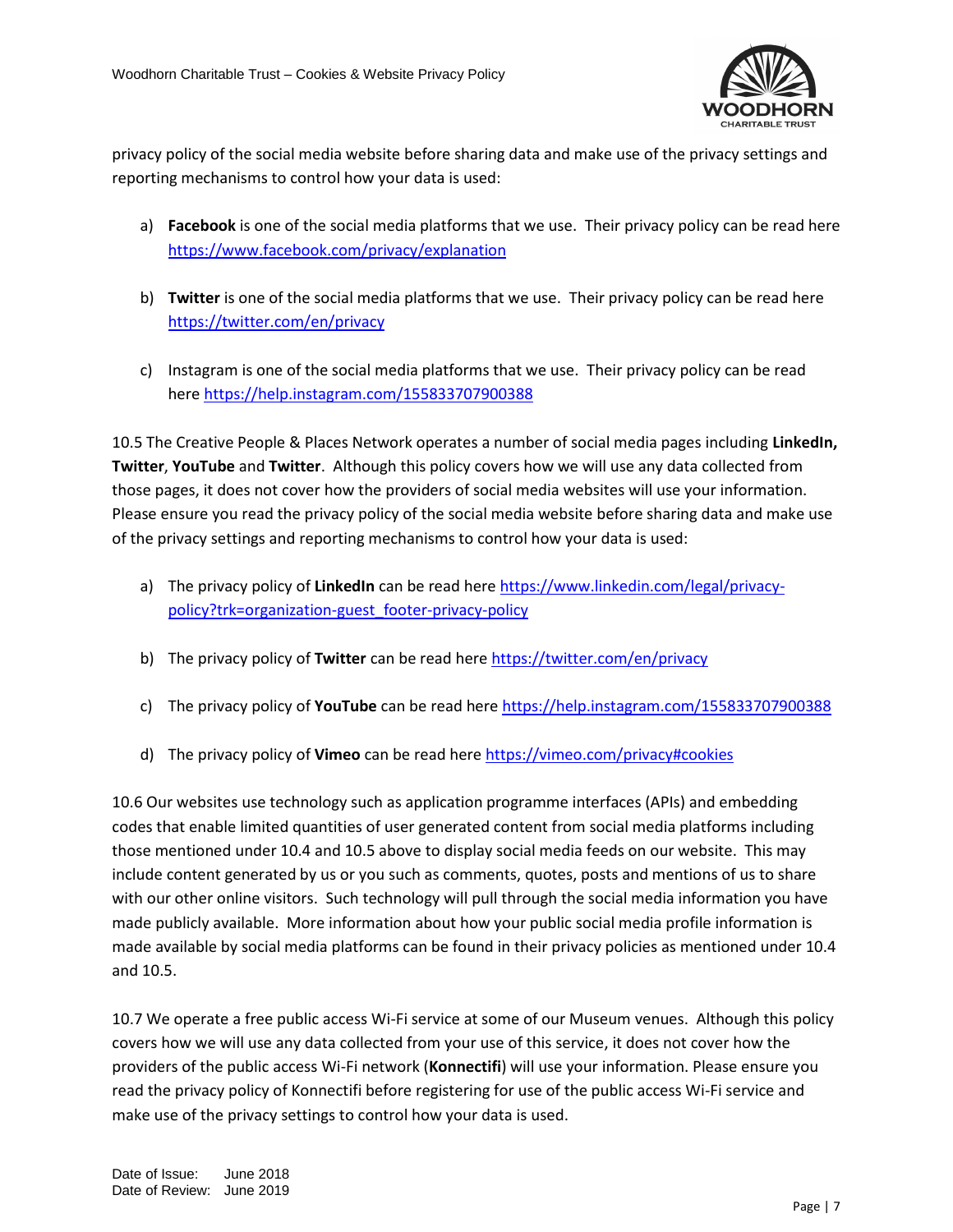

# <span id="page-9-0"></span>**11. Cookies**

11.1 Google Analytics uses Cookies as part of their product. Information on Google Analytics' privacy policy is here<http://policies.google.com/privacy?hl=en>

11.2 Our Museum website(s) and the Creative People & Places Network website uses cookies to better the users experience while visiting the website. Where applicable our websites use a cookie control system allowing the user on their first visit to the website to allow or disallow the use of cookies on their computer / device. This complies with recent legislation requirements for websites to obtain explicit consent from users before leaving behind or reading files such as cookies on a user's computer / device. More information about online cookies can be found here[: https://ico.org.uk/for-the](https://ico.org.uk/for-the-public/online/cookies/)[public/online/cookies/](https://ico.org.uk/for-the-public/online/cookies/)

# <span id="page-9-1"></span>**12. Our details**

12.1 The Museum websites are owned and operated by **Woodhorn Charitable Trust**.

a) The public facing brand of Woodhorn Charitable Trust is Museums Northumberland.

12.2 The Creative People & Places Network website is owned by **Woodhorn Charitable Trust** and operated by the **Creative People & Places Network**.

a) The Creative People & Places National Network is managed on behalf of Arts Council England by **Woodhorn Charitable Trust**.

12.3 **Woodhorn Charitable Trust** is a registered charity in England and Wales, registered Charity number 11291792.

12.4 **Woodhorn Charitable Trust** is a registered limited company in England and Wales, registered Company number 6893854.

12.5 Our principal place of business is at **Woodhorn Museum, QEII Country Park, Ashington NE63 9YF**.

12.6 You can contact us:

- a) by post, to the postal address given above
- b) by email [privacy@woodhorn.org.uk](mailto:dtate@woodhorn.org.uk)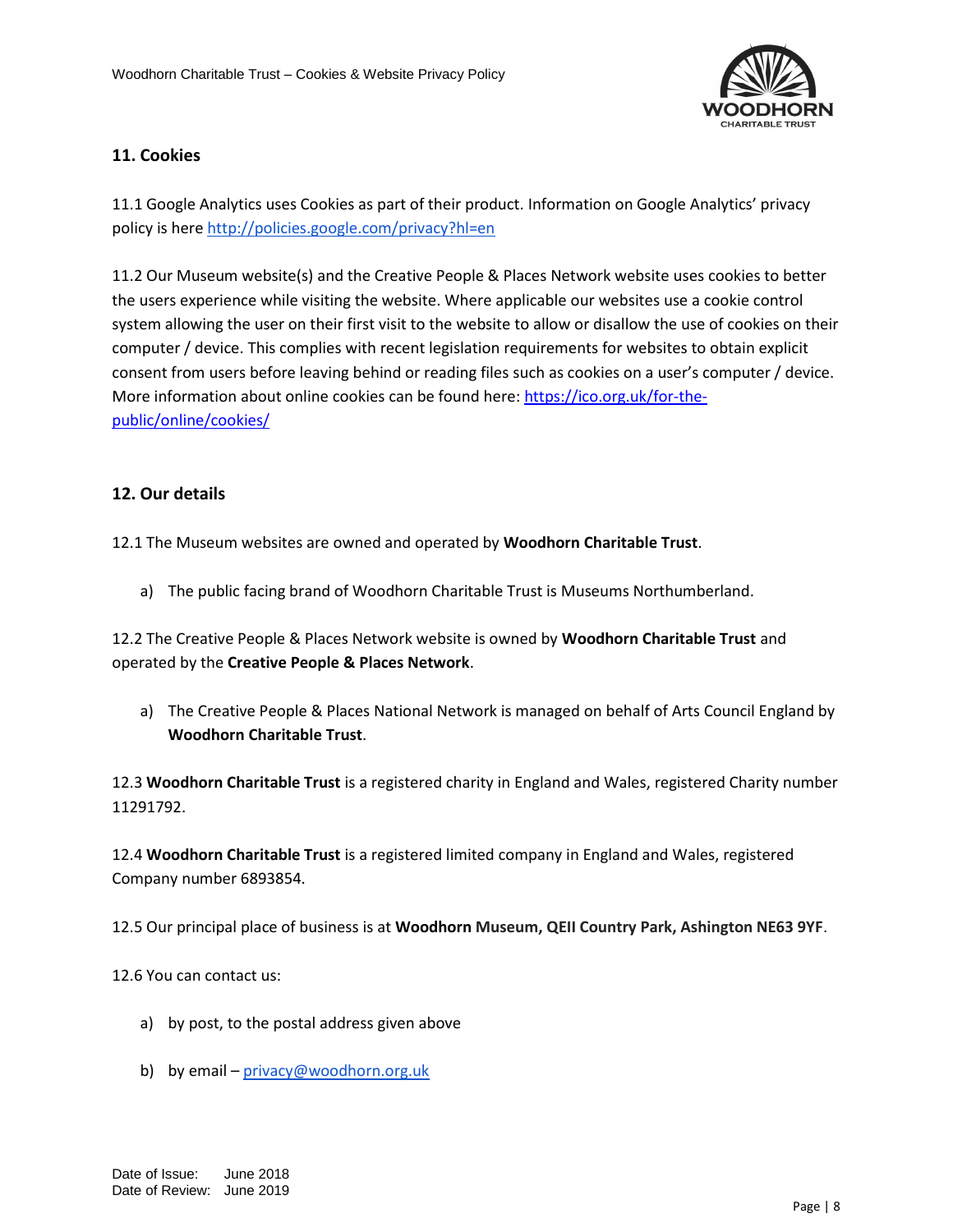

12.7 **Siteground Hosting Ltd** is the company that we use to host our Museum website(s). Their privacy policy can be read her[e https://www.SiteGround Hosting Ltd.co.uk/personal-data-protection/](https://www.ovh.co.uk/personal-data-protection/)

12.8 **Faelix Limited** is the company that we use to host the Creative People & Places website. Their privacy policy can be read here<https://faelix.net/privacy/>

12.9 **MailChimp** is the primary service we use to send out regular newsletters and e-communications. Their privacy policy can be read her[e https://mailchimp.com/legal/privacy/](https://mailchimp.com/legal/privacy/)

12.10 **Eventbrite** is the primary service we use to administer e-tickets for events, activities, exhibitions and conferences. Their privacy policy can be read here [https://www.eventbrite.co.uk/support/articles/en\\_US/Troubleshooting/eventbrite-privacy](https://www.eventbrite.co.uk/support/articles/en_US/Troubleshooting/eventbrite-privacy-policy?lg=en_GB)[policy?lg=en\\_GB](https://www.eventbrite.co.uk/support/articles/en_US/Troubleshooting/eventbrite-privacy-policy?lg=en_GB)

12.11 **Ticket Tailor** is another service primarily used by the Creative People & Places Network to administer e-tickets for events and conferences. Their privacy policy can be read here <https://www.tickettailor.com/terms-and-conditions/>

12.12 **Google Analytics** is the service we use to analyse the traffic to and user behaviour whilst visiting our website. Their privacy policy can be read here <http://policies.google.com/privacy?hl=en>

12.13 **SIS Ltd** is the company we use to host the Creative People & Places *bait* project website. Their privacy policy can be read here:<http://www.sis4it.com/page/PrivacyPolicy.aspx>

12.14 **Dropbox** is the service we use for the online storage of some still and moving images. Their privacy policy can be read here:<https://www.dropbox.com/privacy>

12.15 **Issuu** is the online publications service we use for sharing some of our publications. Their privacy policy can be read here: <https://issuu.com/legal/terms>

12.16 The online third party providers used by us at the time of issuing this Policy are listed from 12.7 through to 12.15. These providers may change during the course of this Policy depending upon business need. Such changes will be made in this document during the annual review and update.

# <span id="page-10-0"></span>**13. Complaints**

13.1 If you wish to make a complaint about us or the treatment of your data, please contact us in the first instance using the contact details in Section 12 (above) or elsewhere on our Museum website or Creative People & Places Network website.